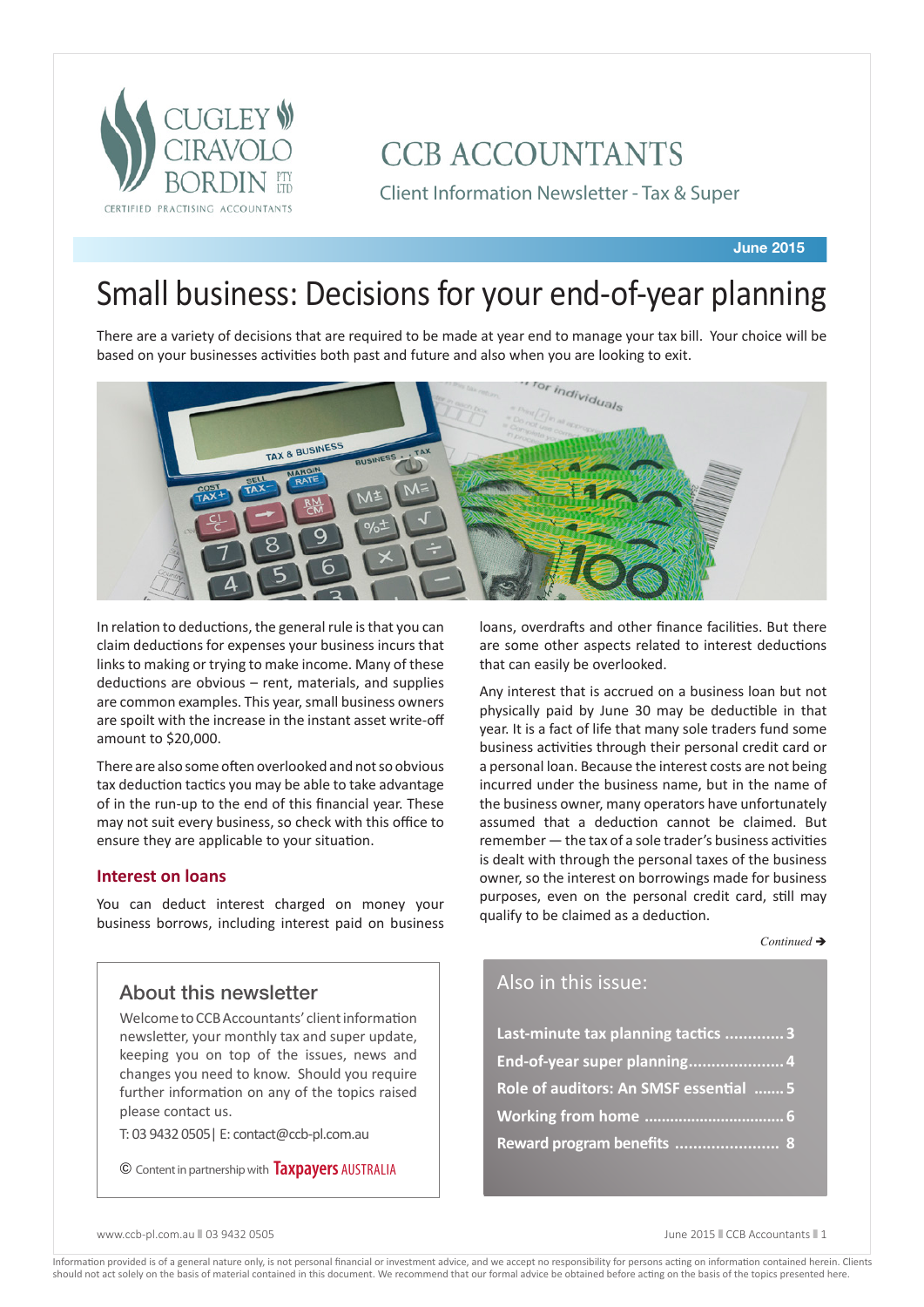## **Manage the value of your trading stock**

Tax time is a good opportunity to do a stocktake on your business to see if you can uncover any deductions from your trading stock that you have on hand – anything you produce, manufacture, purchase for manufacture, or sell for your business.

If your stock level changes by more than \$5,000, you must take into account the change in value of your trading stock when you work out your taxable income for the year. If the value of the trading stock is higher at the end of the year than at the beginning, then the rise counts as part of your assessable income. But if your stock is worth less (or worthless), that decrease is an allowable deduction.

There are three different methods of valuing stock: the price you bought it for; its current selling value; and its replacement value. You can choose which you use for which piece of stock, providing you the opportunity to maximise your deductions. You can also write down the value of any damaged or obsolete stock (potentially to nil) that hasn't been sold.

Also, even if your stock levels change by less than \$5,000, you can still chose to revalue your trading stock by one of the methods mentioned above. Note that the value of trading stock does not include GST where you are entitled to a GST credit. You should always keep records of the reasons that you have valued or written off your stock.

## **A CGT tactic**

Consider whether you are sitting on a CGT gain for the current financial year or you have prior year CGT losses carried forward, and look at offsetting these gains or losses.

If your business is due to sell some assets that will realise a capital loss, try to crystallise these losses before June 30. Losses can be offset against taxable capital gains that you may make on selling other assets. If however the sale will produce a capital gain, delay crystallising this gain until the 2015-16 income year so that you will have a full fiscal year to get an offset for that gain.

And if there are assets that may produce a capital gain, this could help your decision on the timing of making any capital losses. It may even be worthwhile for you to sell an underperforming asset, and realise a loss, if this suits your CGT circumstances.

As a general rule, the disposal of a CGT asset occurs at contract date — this could help in your planning if you sell an asset where settlement and/or payment takes place in 2015-16 but the contract is executed in 2014-15.

## **The good news about bad debts**

It's a problematic fact of running any small business on credit that sometimes customers simply fail to pay for the goods or services you've sold them. But you can claim a tax deduction for the bad debt.

A bad debt is any owed amount that you have genuinely written off by year-end that you have previously been taxed on. It might pay to go back through your outstanding invoices to identify any doubtful debts to determine whether that have actually gone bad and write them off before the tax year ends on June 30. Contact this office for information on what constitutes a write-off for deduction purposes.

Also, if you calculate your GST on an accrual basis, don't forget to claim a refund for the GST you paid to the Tax Office when you issued the original invoice on your June BAS. If the debt is settled later, record this as assessable income in the period it is paid.

## **Commit to employee bonuses and director fee bonuses**

Many businesses are entitled to claim a tax deduction for an expense in the year in which the business has committed to the liability regardless of whether it has actually been paid.

If you have committed to pay employees end-of-year bonuses and followed the appropriate steps, the accrued expense can be claimed as a tax deduction even though it is physically paid next financial year. A company can also claim director bonuses in the year the expense is accrued in the same way. Contact this office to have the process explained.

## **Take advantage of the \$20,000 depreciation cap while you can**

Small businesses shouldn't forget to claim for depreciation – a deduction for the loss of value and wear and tear on assets. Larger assets have usually had to be depreciated over several years, but new rules for small businesses mean that you can get an immediate tax write off for any asset costing up to \$20,000. Importantly, this applies for assets acquired from Budget night (i.e. 7:30pm AEST, 12 May 2015).

For example, if your business bought a business asset worth \$4,000 post-Budget night, the business could be eligible to claim an immediate tax deduction.

That said, this immense leg-up is set to expire on June 30, 2017, so if you're planning to buy any assets for your business, consider making the purchase before then to take advantage of the new cap. And, most importantly, any assets bought and used before June 30 can be included as a write-off in this year's tax return.

#### $Continued \rightarrow$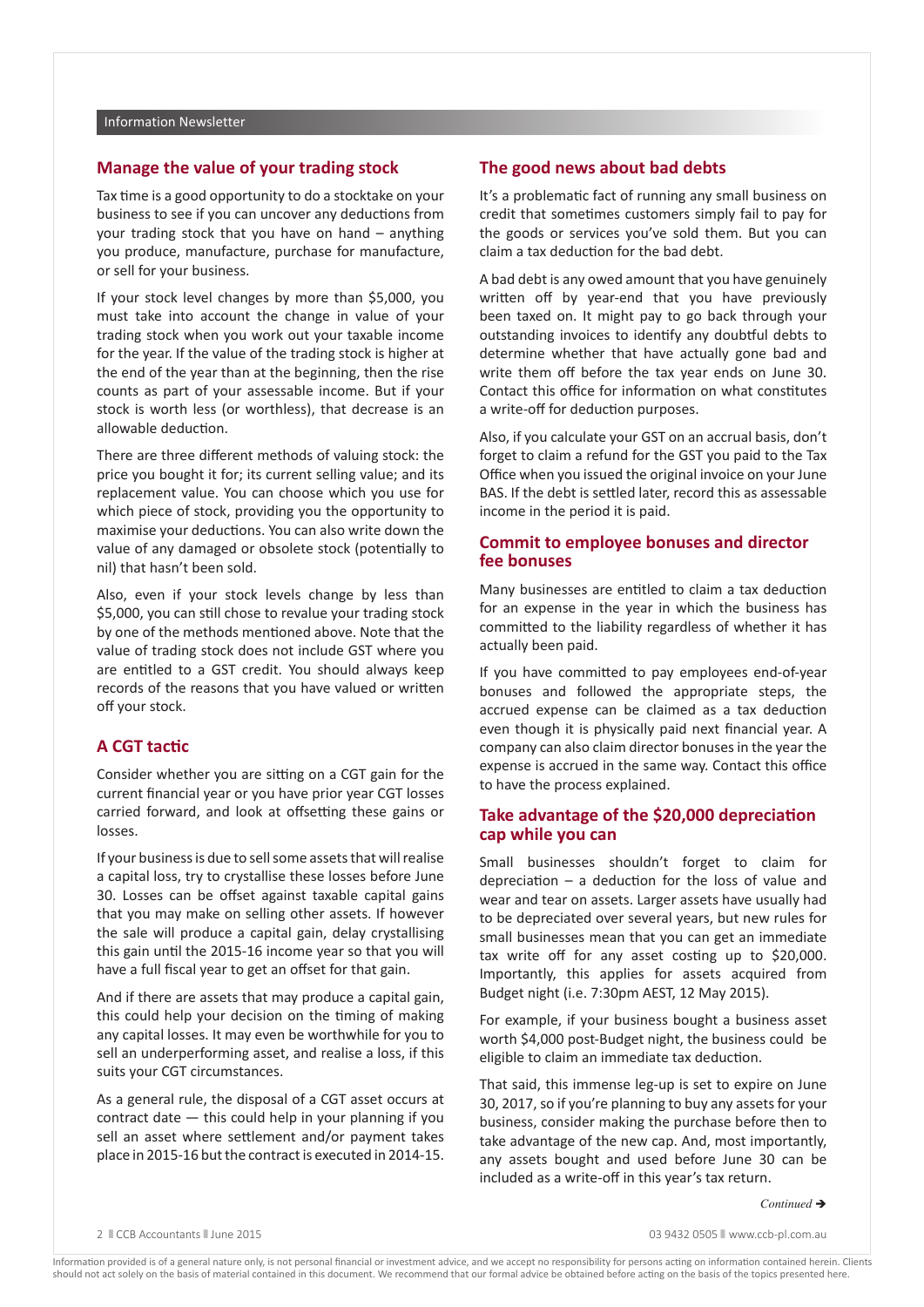### **Instant asset write-off also applies to cars**

The \$20,000 instant asset write-off in this year's budget also means there's never been a better time to consider purchasing a vehicle and getting an immediate deduction. Under the rules, a \$14,000 car can attract a deduction on that whole amount. But note that it starts from Budget night and finishes on June 30, 2017, so you'll have some time to consider your options.

## **Planning for this year due to budget changes coming next year**

#### **Immediate deductibility for start-up costs**

If you are considering starting up your own enterprise, it could pay to bide your time. Small businesses starting out from the 2015-16 income year will get to immediately deduct a range of professional expenses associated with starting a new business.

Legal and accounting costs are included, which will allow businesses to avoid deducting expenses over a five-year period and improve cash flow straightaway. For example, ask this office for advice in this area and our fees will be immediately deductible.

#### **Tax rate changes**

The 1.5% small business tax rate cut to 28.5% assuming it's passed into law — comes in June 30, 2016. You're paying more tax now, so any savings you can make may be potentially worth more if you deduct them in the 2014-15 year rather than after. Talk to this office if you have any questions.

#### **Dividends**

Dividends will continue to be franked at 30% even though the tax rate for small business will be 28.5%, so going forward make sure you have enough tax paid to fully frank your future dividends. Ask this office for a review of your franking account.

#### **FBT changes for work-related electronic devices**

If you're a small business and provide employees with more than one qualifying work-related portable electronic device  $-$  even if the devices are similar in utility, like a laptop and tablet  $-$  you can now get an FBT exemption on those devices from April 1, 2016.

#### **CGT roll-over relief for changes to business structure**

This year's budget included a CGT rule change for small businesses that change the type of business entity under which they operate. From the 2016-17 income year, small businesses with an annual aggregated turnover of less than \$2 million will be able to change legal structure without attracting a CGT liability at that point. If you are considering changing structure, also consider whether you can wait a year and save on that possible future CGT.  $\blacksquare$ 

## Last-minute tax planning tactics for individuals



This financial year is almost over, but there are still tactics you may be able to employ to make sure you pay the right amount of tax for the 2014-15 year. While the best strategies are adopted in July (that is, as early as possible in a financial year and not at the end), it's worth remembering proper tax planning is more than just sourcing bigger and better deductions. The best tips involve assessing your current circumstances and planning your associated income and deductions. Not all of the following tips will suit your specific situation,

but should provide a list of possibilities that may get you thinking along the right track. Of course, check with this office if you need further information.

#### **Investment property**

Expenses stemming from your rental property can be claimed in full or in part, so it can be helpful to bring forward any expenses that can be undertaken before June 30 and claim them in the current financial year. If you know that your investment property needs some repairs, some gutter clean up or some tree lopping, for example, see if you can bring the maintenance and (deductible) payments into the 2014-15 year.

### **Pre-pay investment loan interest**

If you have some spare cash, then see if you can negotiate with your finance provider to pay interest on borrowings upfront for the investment property or margin loan on shares (or other loan types), and allow a deduction this year. Most taxpayers can claim a deduction for up to 12 months ahead. But make *Continued* →

www.ccb-pl.com.au || 03 9432 0505 || 03 0505 || 03 0505 || 03 0505 || 03 0505 || 03 0505 || 03 0505 || 03 0505 || 03 0505 || 03 0505 || 03 0505 || 03 0505 || 03 0505 || 03 0505 || 03 0505 || 03 0505 || 03 0505 || 03 0505 |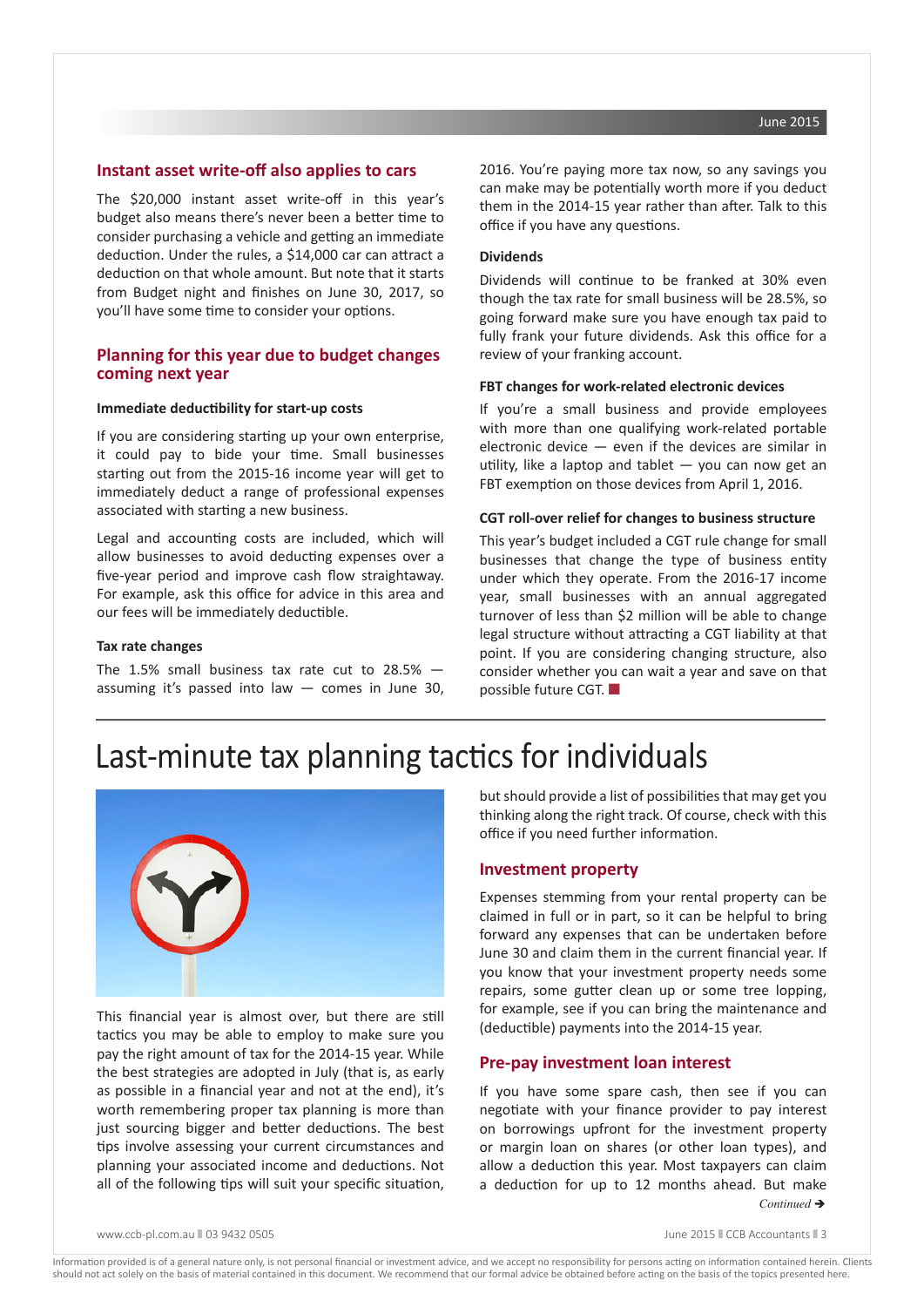#### Information Newsletter

sure your lender has allocated funds secured against your property correctly, as a tax deduction is generally only allowed against the finance costs incurred for the purpose of earning assessable income from investments.

Be aware that a deduction may not be available on funds you redraw from a loan of this type that is put to other purposes. Also, a component of the National Rental Affordability Scheme payment is not assessable income and therefore the deduction on these properties may need to be apportioned. Ask this office if you want to know more.

### **Bring forward expenses; defer income**

Try to bring forward any other deductions (like the interest payments mentioned above) into the 2014- 15 year. If you have planned that next year you will be earning less due to maternity leave or going part-time, for example, then you will be better off bringing forward any deductible expenses into the current year.

An exception will arise if you expect to earn more next financial year. In that case it may be to your advantage to delay any tax-deductible payments until next financial year, when the financial benefit of deductions could be greater. Tax planning is the key, as your personal circumstances will dictate whether these measures are appropriate.

It's probably leaving it a bit late to adopt this strategy now, but consider for July a tactic that can take advantage of this sort of timing  $-$  and place money into a term deposit that matures after June 30. Then interest accrues to you in the next tax year.

## **Use the CGT rules to your advantage**

If you have made and crystallised any capital gain from your investments this financial year (which will be

added to your assessable income), think about selling any investments on which you have made a loss before June 30. Doing so means the gains you made on your successful investments can be offset against the losses from the less successful ones, reducing your overall taxable income.

Keep in mind that for CGT purposes a capital gain generally occurs on the date you sign a contract, not when you settle on a property purchase or share transaction. When you are making a large capital gain toward the end of an income year, knowing which financial year the gain will be attributed to is a great tax planning advantage.

Of course, tread carefully and don't let mere tax drive your investment decisions – but check with this office to determine whether this strategy will suit your circumstances.

#### **Final reminders**

You can claim up to \$300 of work-related expenses without receipts, provided the claims are reasonable for outgoings related to earning assessable income.

No-one knows your affairs better than yourself, so you will recognise if any of the above tax tips applies to your circumstances. But no-one is better informed as to what is appropriate, or indeed allowable, than your tax agent (and don't forget, any fee is an allowable deduction in the year it is paid).

Every individual taxpayer is required to lodge their return before October 31, but tax professionals are generally given more time to lodge, which can be a handy extension to a payment deadline.

Of course, if you're sure you are going to get a refund there is no use delaying, so in these cases it is worth getting all of your information to this office as soon as you can after July 1.  $\blacksquare$ 

## End-of-year superannuation planning

To get your superannuation into its best tax position, for this year-end and into 2015-16 and beyond, consult this office on which strategies suit you best. But to start with, the following tips may help point your thoughts in the right direction.

### **Maximise after-tax contributions**

Double-check your non-concessional (after-tax) contribution figures to make sure contributions are made up to the allowable cap — now \$180,000 — before the end of the 2014-15 financial year. Generally, unused cap amounts are not carried over to future financial years.

## **Consider salary sacrificing**

Salary sacrificing is never a bad consideration to make. If you are likely to receive a bonus before year-end, you can always salary sacrifice it into superannuation rather than receiving it as cash to take advantage of the 15% concessional tax rate. However, don't forget about excess contributions tax risks.

## **Remember directed termination payments into super are non-concessional**

Since June 30, 2012, employment termination payments can't be directed to superannuation as directed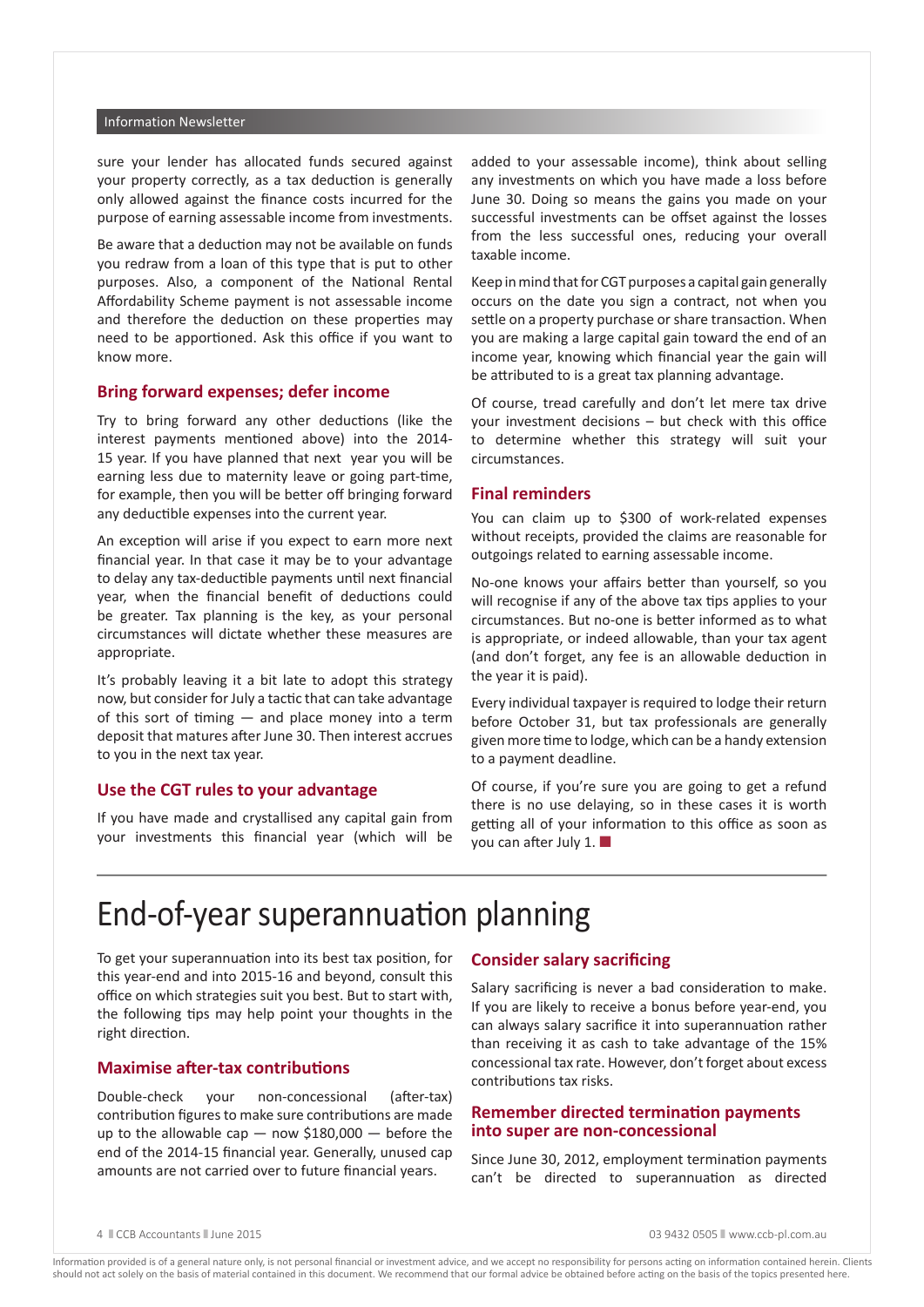#### June 2015

termination payments. All employment termination payments are now treated as personal contributions, and therefore may count toward your non-concessional cap for the year.



## **Using personal deductible contributions to offset a capital gain**

If you satisfy super's "10% rule", you may be eligible to claim a deduction for your personal super contributions. A deduction could be used to possibly offset a capital gain from the sale of one or more assets. Personal deductible contributions are subject to the general concessional contributions cap. For 2014-15 this cap is \$30,000, but from July 1, 2014 a higher \$35,000 cap also applies for people 50 and over. Individuals over 65 will also need to meet the "gainful employment test".

## **Split super contributions with your spouse**

If you decide to go down this route, note the full amount of the original contribution counts toward your concessional contributions cap. Any amount over the cap will be included in your assessable income and taxed at your marginal rate, making you also liable for the excess concessional contributions charge. In this case, you will get a non-refundable tax offset equal to the 15% tax paid by your fund on this amount.

In general, it's good practice to monitor your super contributions to make sure you don't inadvertently exceed a cap — especially contributions made quarterly, which may result in a payment bridging two financial years and affecting the caps of the latter year.

## **SMSFs: Keep within in-house asset rules**

If your fund's holding exceeds 5% limit on in-house assets, reduce it by June 30 this year.

#### **SMSFs: Make insurance more affordable**

Purchase life and total and permanent disability insurance via your SMSF to benefit from the general 15% tax concessions.

## **SMSF in pension phase drawdowns**

Make sure you have drawn down the required minimums by June 30, or the investment income derived from the assets supporting that pension may no longer be exempt from tax. If you're almost 60 and want to cash out some of your super, consider waiting until over 60 to minimise potential lump sum tax.  $\blacksquare$ 

## The role of auditors: An SMSF essential



Auditors play a crucial role in the compliance regime of self managed superannuation funds (SMSFs). The legislation that governs the SMSF sector requires that accounts, statements and all compliance needs of an SMSF be audited every year by an "approved auditor".

Further, this auditor must be a third party that operates "at arm's length" to the SMSF being audited. Failing to have an audit completed can lead to punishing penalties being imposed by the regulator (the Tax Office) as well as risk having your fund deemed non-compliant and losing its tax concessions.

You cannot lodge your SMSF annual return until you have had your SMSF audited. This is because you need information from the audit report to complete the regulatory information in the return.

The first step is to appoint an SMSF auditor. What you need to do is:

• check the auditor you intend to appoint is registered with the Australian Securities and Investments Commission (ASIC). ASIC will issue approved SMSF auditors with an SMSF auditor number – otherwise known as SAN – which you will need to fill out your annual return. Even though you may have previously used the same auditor, double check that they are registered

www.ccb-pl.com.au || 03 9432 0505 || 03 0505 || 03 0505 || 03 0505 || 03 0505 || 03 0605 || 03 0606 || 03 0606 || 03 0606 || 03 0606 || 03 0606 || 03 0606 || 03 0606 || 03 0606 || 03 0606 || 03 0606 || 03 0606 || 03 0606 |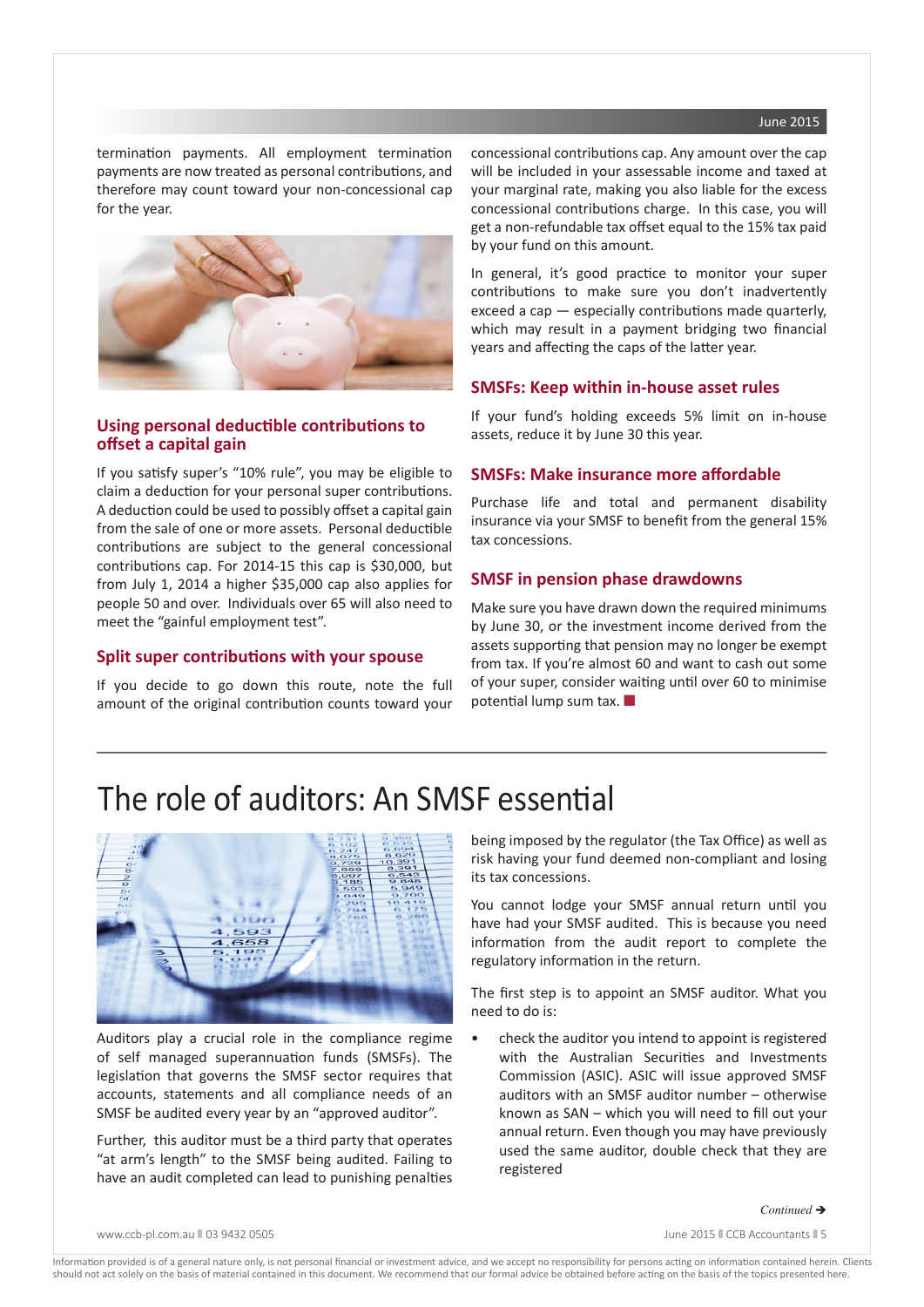#### Information Newsletter

• contact the auditor early to allow sufficient time to conduct the audit (and for this office to have enough time to lodge the SMSF annual return on time on your behalf).

Some of the criteria that must be satisfied by an auditor are that they:

- must be independent and show freedom from bias, personal interest and association
- must not be a trustee or member of the fund
- must not have prepared accounts and statements for the SMSF
- must not be a relative or close associate.

Before an SMSF auditor can start an audit however, you (or this office on your behalf) must provide information about your accounts and transactions for the previous financial year as well as statements and forms. Any additional information requested by your SMSF auditor must be provided within 14 days.

Below are examples of what you should have on hand in case your auditor wants to have a look:

- minutes of all meetings for a minimum of 10 years (or since the establishment of the fund if it is less than 10 years old) with details of all major decisions made including:
	- asset purchases
	- commencement of pensions
	- appointment of new members, and
	- review of investment strategy
- accounting records for a minimum of five years (or since the establishment of the fund if the fund is less than five years old)
- signed trustee declarations
- proper accounting records such as statement of financial position and an operating statement
- copy of trust deed
- election or notice to be a regulated fund
- trustee representation letter which is a statement by the trustees that to the best of their knowledge, they have approved and taken responsibility for the correct presentation of the financial statements
- investment strategy that gives consideration to risk, return, liquidity and diversification
- financial report on the fund, and
- working papers including copies of all relevant documents that are important in providing evidence that support your findings and opinion.

Once they have all the relevant documentation, some of the compliance issues that your auditor will keep an eye out for are:

- was the fund maintained for the "sole purpose" of providing benefits to either members on retirement or dependants (in the case of a member's death)?
- does the fund meet the definition of an "SMSF" and has it chosen to be a regulated fund?
- does the trust deed and character of investments reflect this?
- does the fund have an investment strategy that complies with investment restrictions?
- did the fund give financial assistance to a fund member or relative?
- are the fund's SMSF assets separate from those held by trustees personally?
- do trustees adhere to contribution and benefit payment standards?
- were any assets sold, and was this at market value?
- do trustees carry out administrative obligations?

More broadly, your auditor is required to:

- examine your fund's financial statements
- assess your fund's overall compliance with the super law
- provide you with an audit report by the day before you are required to lodge your SMSF annual return, and
- provide you with their SAN as it will be required to be disclosed on the annual return.

After the process is finalised, be sure that your auditor provides you with the following documents:

- a letter of audit engagement confirms the appointment of the auditor by you and the scope of the audit to be conducted
- audit working papers  $-$  documents that record the planning, nature, timing and extent of the procedures of the audit process
- a management letter or audit finalisation report provides a summary of the audit findings
- a copy of final, signed financial report of the fund and relevant accounting records that support the statements for the income year under review, and
- a copy of the audit report on the approved form  $$ this includes the auditor's opinion and qualifying remarks if any (you should keep copies of this for at least seven years).

Note that an audit is required even if no contributions or payments are made in the income year. It is worth noting however that when it comes to an annual return, the Tax Office's system will not accept one if at the end of the financial year, the SMSF has no assets or no members unless that is the year the fund is wound up.  $\blacksquare$ 

*Continued* è

6 n CCB Accountants n June 2015 03 9432 0505 n www.ccb-pl.com.au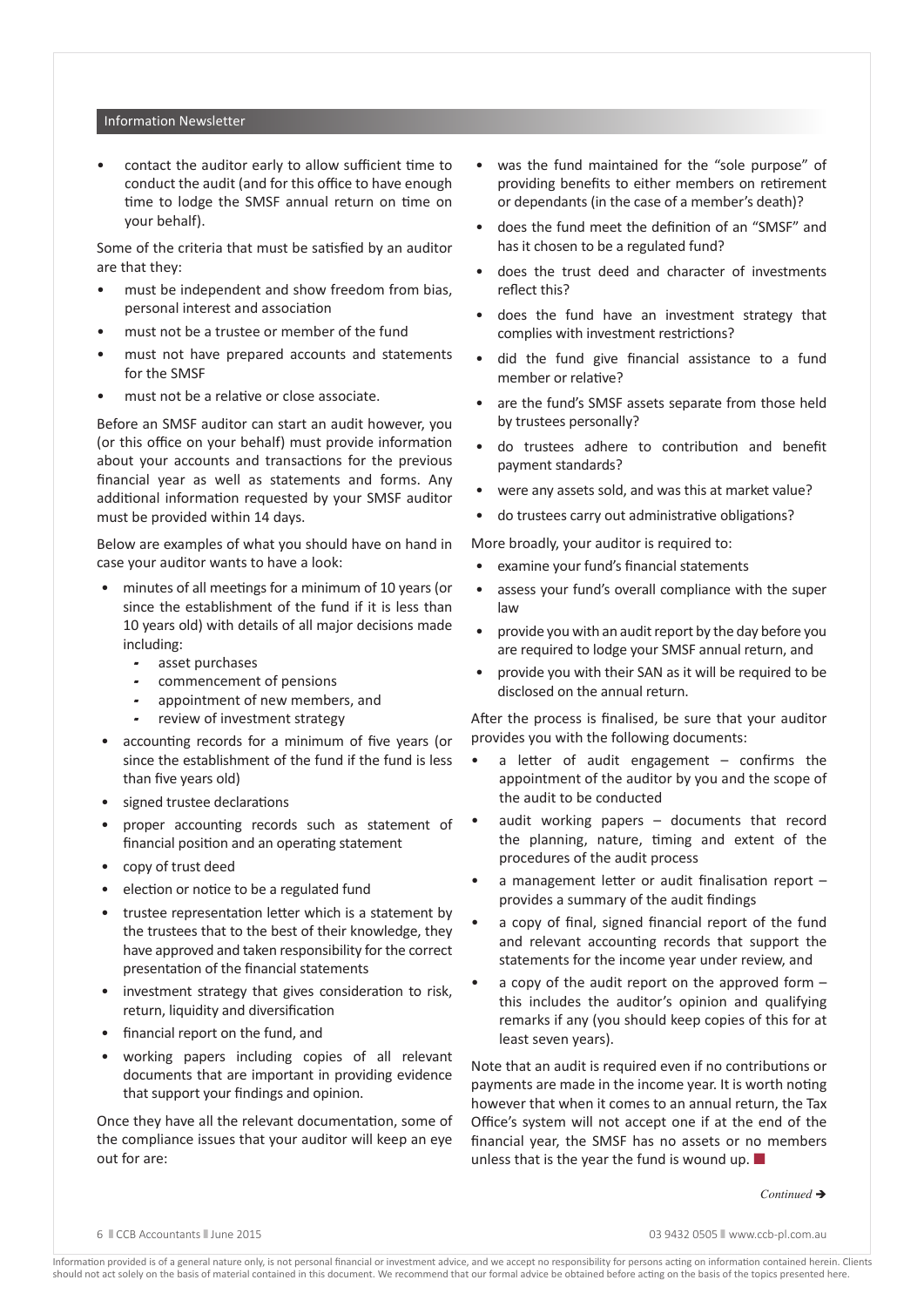## Working from home — the tax implications



In general terms, the Tax Office takes the view that expenditure associated with a person's place of residence is more likely to be of a private nature. However if you produce assessable income at home, or some of it, and you incur expenses from using that home as your "office" or "workshop", you will generally be in a position to be able to claim some expenses and make some deductions.

Deductions may be available from the use of your home to earn income in two circumstances. First, if it is used in connection with your income earning activities but isn't a place of business (that is, your home is not your principal place of business, but you might do a few hours of work there). The second situation in which you may be able to claim a tax deduction is when the home is also being used as a place of business. The tax implications are different depending on which of these circumstances applies.

In broad terms, expenses fall into the following categories — depreciation on equipment, running expenses, and occupancy expenses (if the home is used as an actual place of business).

## **Depreciation**

There are deductions available for a "decline in value" (depreciation) of items such as electrical tools, desks, computers and other electronic devices, as well as for desk, chairs and so on.

If you use your depreciating asset solely for business purposes, you can claim a full deduction for the decline in value (generally over its "effective life"). Remember however that if you qualify as a "small business entity" (less than \$2 million a year turnover) you could immediately write off most depreciating assets that cost less than \$1,000. Note after the Budget announcement this write off has increased to \$20,000 (pending becoming law). You may also be able to pool most other

depreciating assets and claim a deduction for them at a rate of 15% in the first year and 30% thereafter.

However, if you also use the depreciating asset for nonbusiness purposes, you must reduce the deduction for decline in value by an amount that reflects this nonbusiness use. Talk to this office for more information about claiming depreciation expenses.

### **Running expenses**

You can generally view running expenses as those costs that result from you using facilities in your home to help run the business or home office, so these would include electricity, gas, phone bills and perhaps cleaning costs. But again you can only claim a deduction for the amount of usage from the business or home office, not general household expenses.

Using your floor area may be an appropriate way of working out some running expenses. For example, if the floor area of your home office or workshop is 10% of the total area of your home, you can claim 10% of heating costs. An alternative can be to compare before and after average usage for each cost. Another possibility is to keep a representative four-week diary to work out a pattern of use for your home work area for the entire financial year.

Instead of recording actual expenses for heating, cooling or lighting, it may be easier to use the acceptable Tax Office rates for these expenses of 34 cents per hour based on actual use or an established pattern of use. This rate is based on average energy costs used in home work areas.

To use the 34 cents per hour method of claiming, keep a diary to record the amount of time you use your home office for work purposes. The diary must show a representative period of at least four weeks to establish a pattern of use for the whole year. Remember to always keep these diaries with your tax return paperwork as you may be required to support this deduction should the Tax Office review your return.

#### **Telephone**

If you use a phone exclusively for business, you can claim a deduction for the phone rental and calls, but not the cost of installing the phone. If you use a phone for both business and private calls, you can claim a deduction for business calls (including from mobile phones) and part of the rental costs.

You can identify business calls from an itemised phone account. If you do not have an itemised account, you can

 $Continued \rightarrow$